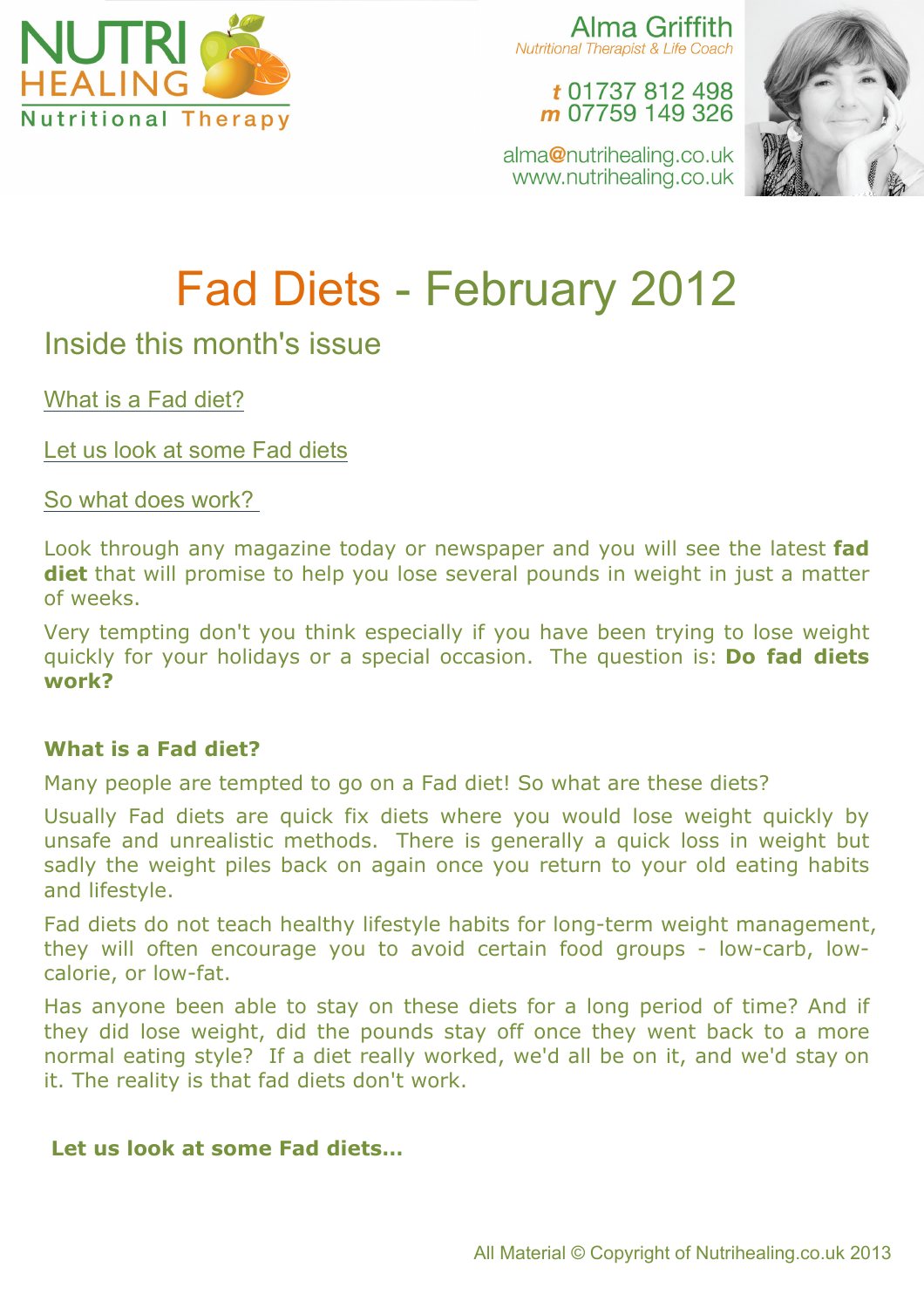#### **The Atkin's Diet**

# *= Low carbohydrate, high protein and high fat diet.*

The first source of energy for our bodies is carbohydrates and a lack causes the body to use fat as the main energy source, forcing it to burn fat.

On this diet you are encouraged to eat high amounts of fats, particularly saturates, which may increase the risk of heart disease. There are also concerns of the unbalanced nature of the Atkins diet, which may lead to nutritional deficiencies and long-term health problems in later life. In the absence of carbohydrates, the body is forced to burn dietary/body fat and protein to fulfil its energy needs.

The breakdown products of burning large quantities of body fat for fuel are called ketones, these begin to accumulate in the body and high levels in the body can cause all kinds of damage to vital organs such as the liver and the kidneys. The build-up upsets the body's balance of acids and alkaline, causing a condition called acidosis. When these levels of ketones reach critical levels they can have serious consequences to a person's health, so this diet should only be used for a few weeks and not long term.

#### *You will certainly lose weight quickly but what would be the consequences to your health?*

#### **The Hay Diet.**

This diet based on the idea that the body is unable to cope with proteins and carbohydrates at the same time because of the way they are digested. This came from the belief that the human body is used to eating only one type of food at time and that the combining of food is a modern habit that are ancestors never did.

The main rule to follow on this diet is not to consume protein and carbohydrates together. The combination of these two foods together appears to prevent proteins from being digested properly in the gut and can lead to an accumulation of toxins.

The hay diet suggests that modern eating habits are contributing to poor elimination of wastes & toxins due to the combination of eating all the food groups together at the same time. You can combine food but never protein and starchy carbohydrate together. Some people lose weight following the Hay Diet.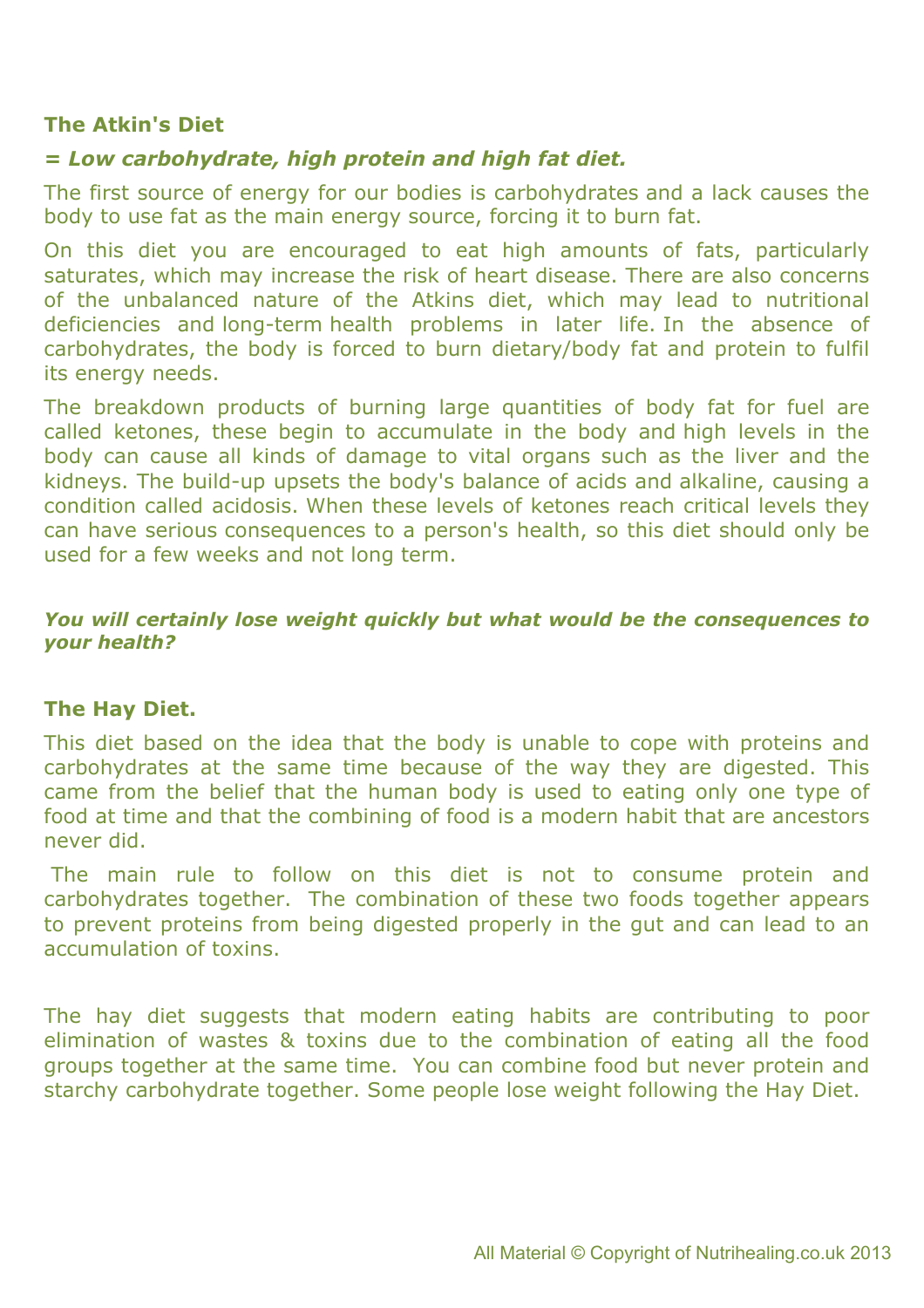Pros:

- o Intake of foods not restricted
- o Allowed to snack on neutral foods
- o Should lose weight on this diet

#### Cons:

- o No scientific basis
- o Difficult to understand (some foods contain proteins and starches)
- o Complicated plan of which foods can be mixed
- o Difficult to follow long term

## **Cabbage Soup diet**

Not a suitable diet for anyone who needs to lose more than a few pounds and should not be followed for more than seven days. The weight loss will unfortunately only be temporary.

This diet focuses on eating primarily one type of food, which can cause nutritional deficiencies

Due to the restrictiveness of this diet you consume very few calories placing the body in the starvation mode. This diet totally lacks protein, healthy fats and other key nutrients such as calcium and iron

The Cabbage Soup Diet interferes with your ability to maintain weight loss longterm. Although you can lose several pounds in the first week of the diet, dieters usually regain the weight quickly after stopping the diet.

Pros:

- o Lose weight
- o Not restricted on the amount of soup you eat
- o Short diet period 1 week
- o Perfect if you have a special event to go to

Cons:

- o Boring diet
- o Short term side effects can include headaches, weakness and decreased concentration
- o Rapid weight loss is mainly water and is only temporary as very little actual fat is burnt
- o Diet lacks the required vitamins and minerals the body needs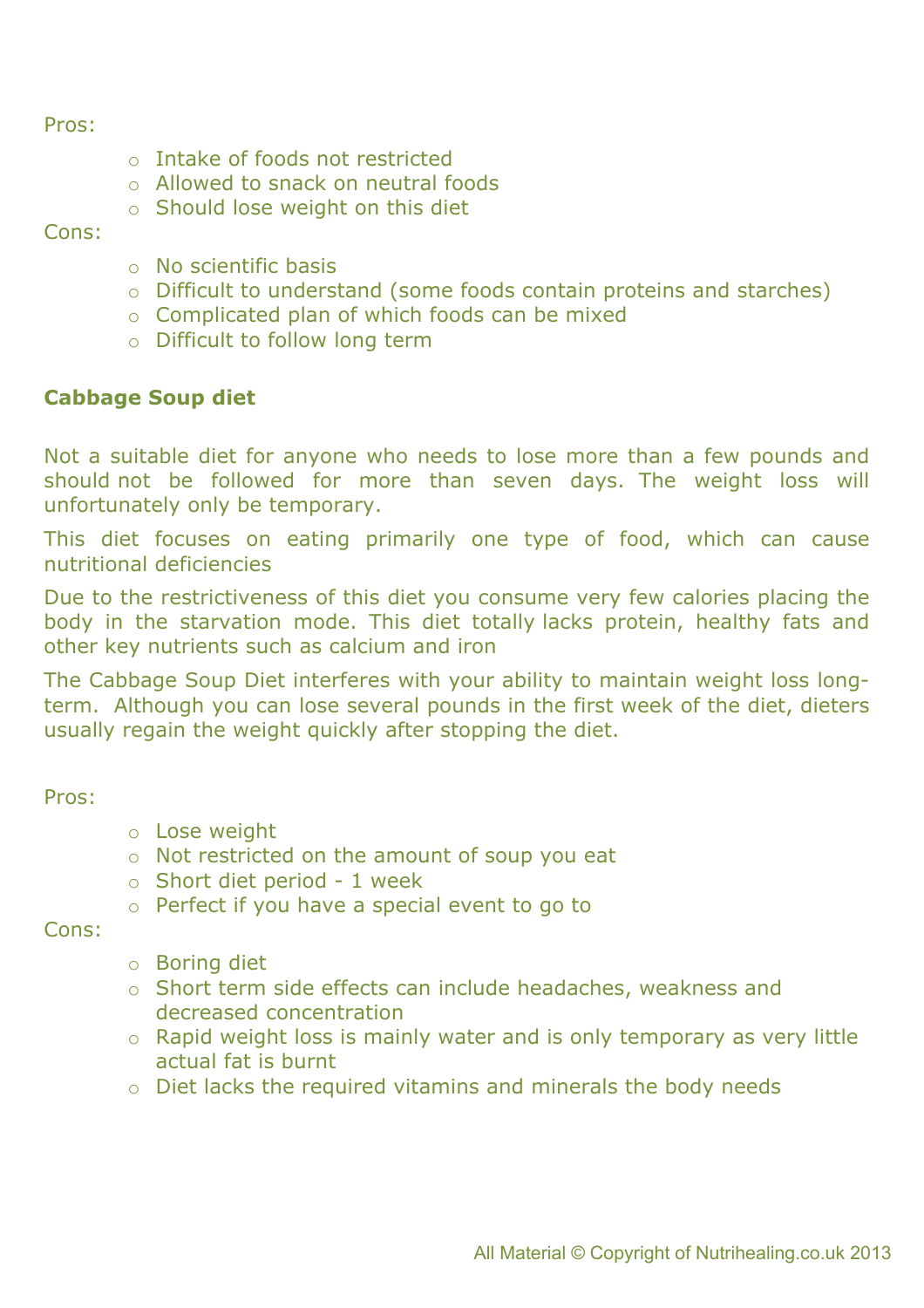# **The Dukan Diet (Popular diet at the moment)- similar to Aitken's Diet**

This diet is based around a high protein, low carbohydrate diet. Important things to consider with this diet when you are considering restricting certain food groups such as carbohydrates, do the benefits of losing weight this way, out way the effects it can have on your health.

'*Attack Phase'* which lasts between 2 and 10 days depending upon how much weight you have to lose. Provides a substantial and rapid weight loss, you only eat protein during this phase.

*'Cruise'* Next phase is when you have lost the bulk of your weight and continue to reach your target by alternating protein with vegetables, so proteins one day and then proteins & vegetables the next.

*'Consolidation'* you can then reintroduce small amounts of carbohydrates back into your diet and allowing one special meal a week of 'Starter, Main & Dessert'.

*'Stabilisation'* this phase is to maintain your ideal weight gradually introducing small amounts of carbohydrates back into your diet.

#### **Pros:**

- o No calorie counting or portion control
- o It is a diet that meat eaters will love
- o Lose weight quickly so will increase motivation especially if you are very obese
- o Easy diet to follow

#### **Cons:**

- o Protein main source of energy, so fat will be used as energy source instead of carbohydrates producing Ketosis; and whilst you will lose a huge amount of weight, this will put an extra burden on your liver and kidney function similar to the Aitkens diet.
- o Being on this diet long-term could cause serious damage to your health, bad breath, a metallic taste in your mouth and strong urine odor.
- o The Attack and Cruise phases of the Diet are very restrictive and if you have a lot of weight to lose you would be on this restrictive diet for some time, creating nutritional deficiencies due to the lack of other food groups and have a negative impact on your health.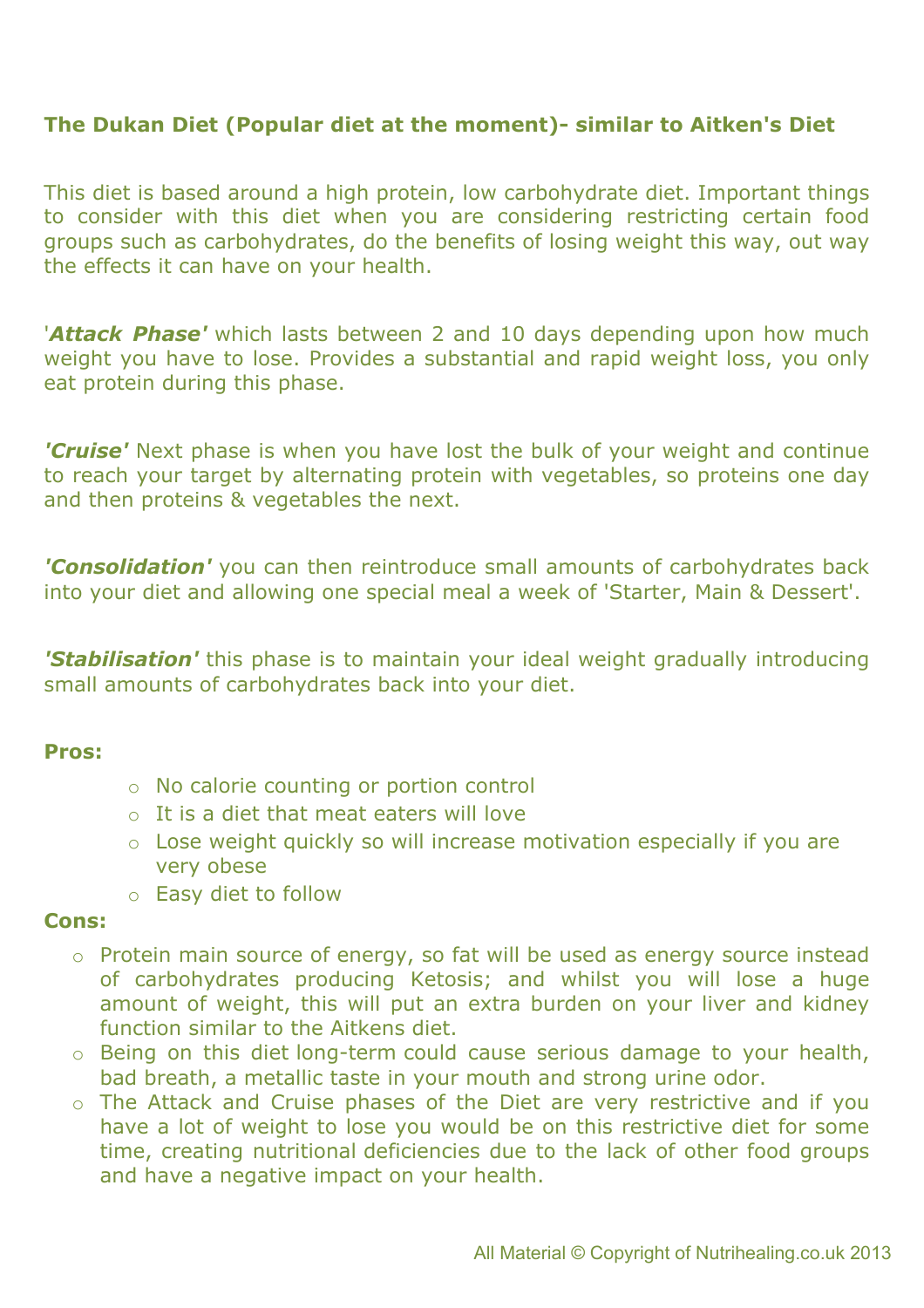#### **The South Beach Diet**

#### *Similar to Atkins (low-carbs)*

This diet starts out restricting saturated fats and most types of carbohydrates. Sources of complex carbohydrates are progressively added over the course of the diet, and a little more saturated fat in the final phase.

The South Beach diet also emphasizes the difference between good and bad carbohydrates, and good and bad fats. It also stresses a person to make permanent healthy changes to their way of eating suggesting wholegrain, vegetables, and healthy oils.

Easy to follow and you don't need to count calories.

## **Liquid Diets**

All liquid diet programs claimed you would lose weight on them.

These diets are usually 800 to 1000 calories per day or less, which will virtually always trigger your body's starvation response. The weight lost from liquid diets can be dramatic - but not nearly as dramatic as the weight regain afterward. The fact is, liquid formula diets do not teach you how to eat in order to STAY slim for the long term. The fat burning solution is to eat real, whole food as much as possible, to eat small frequent meals throughout the day, and avoid very low calorie "liquid diet" products unless your doctor advises it for a specific reason.

#### **GI diets**

A GI diet is based on the *GI (gylcaemic index)*, which simply encourages you to eat plenty of foods with a low GI value and avoid those with a high GI value. This helps to prevent swings in blood sugar, helping you feel fuller for longer.

The GI is based on a scale, which runs from 0 to 100 and usually uses glucose which has a GI value of 100 - as the reference.

Foods with a low GI value is digested slowly and releases glucose into the blood slowly; keeping insulin levels constant (which mean you will burn fat easier) and providing you with a steady supply of energy, leaving you feeling satisfied longer so that you're less likely to snack. In contrast, foods with a high GI value cause a rapid - but short-lived - rise in blood sugar; affecting insulin levels (which stops your from burning fat); this leaves you lacking in energy and feeling hungry within a short time, with the result that you end up reaching for a snack.